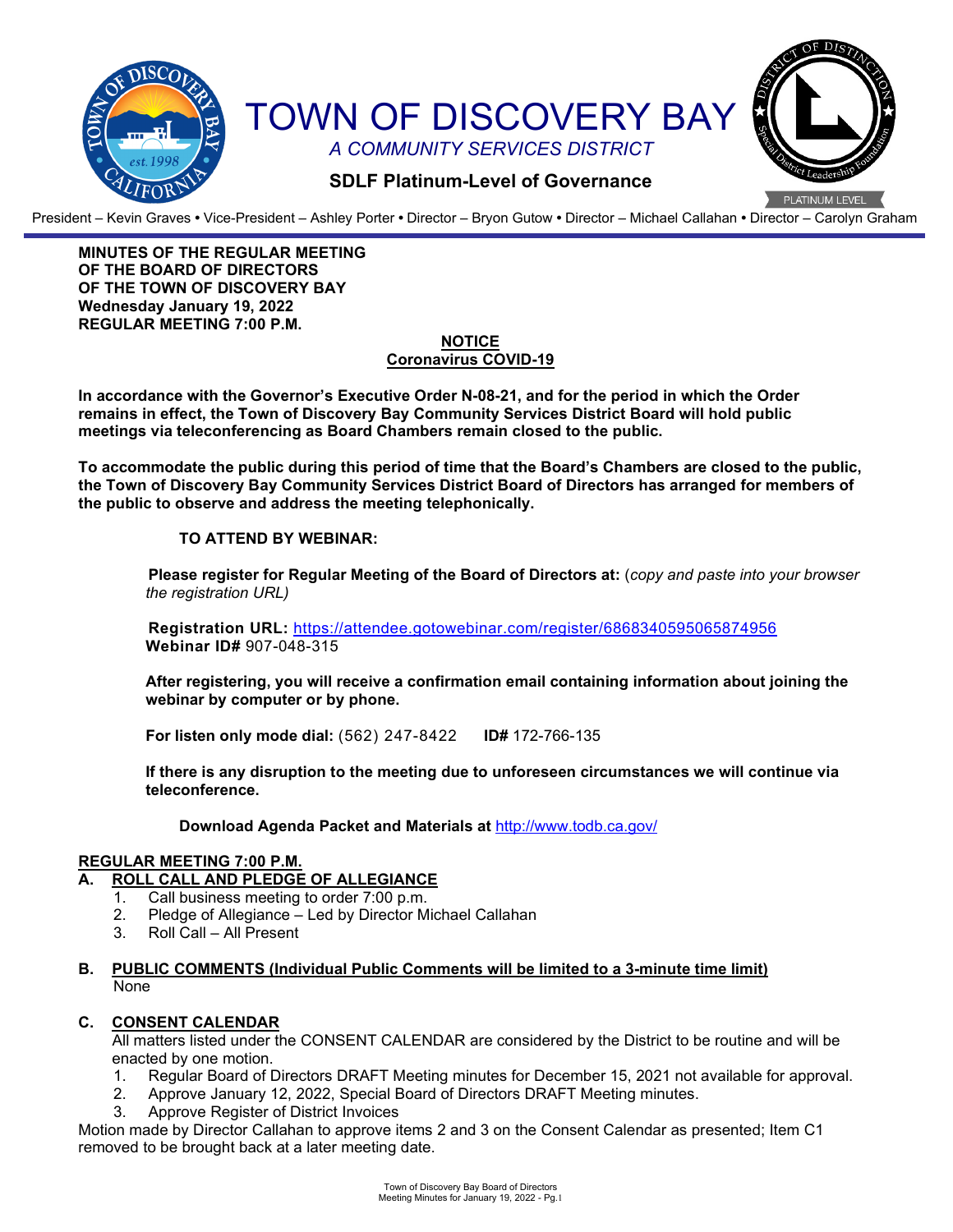# **D. AREA AGENCIES AND LIAISON REPORTS / PRESENTATIONS**

- 1. No representative for Supervisor Diane Burgis, District III present; No Report
- 2. No representative for Sheriff's Office present; No Report
- 3. No representative for CHP present; No Report
- 4. No representative for East Contra Costa Fire Protection District present; No Report

## **E. PRESENTATIONS**

1. Announcement thanking Director Gutow for his year of service as the District's 2021 Board President. And a congratulations to Andy Pinasco, legal counsel for Town of Discovery Bay, for making partner at the law firm Neumiller and Beardslee.<br>2. Monthly Report from Vec

2. Monthly Report from Veolia – December 2021

Veolia Project Manager Harper announced Veolia completed 4,509 safe working days at the close of the year 2021; safety topics included bloodborne pathogens, office safety, hazard recognition, Holiday and cold weather safety / fires, and OSHA's top 10 violations. Confirmed all 6 wells currently active – Well 5 in emergency status only (has the highest conductivity potential and strong organics). Water production for the month was 44M gallons and 1,822 gallons of sodium hypochlorite water. Water compliance collected 20 samples and received 2 water quality complaints; investigation completed and led to entire Lakeshore area being treated and issue resolved. Veolia Project Manager Anthony Harper advised that in order to save on operational costs when responding to customer complaints workers will also address other un-related work while in the area if needed. Wastewater samples satisfy state requirements.

## **F. BUSINESS AND ACTION ITEMS**

1. Discussion with Caltrans Representative and Possible Board Action to Recommend Change(s) to the Intersection of Highway #4 and Discovery Bay Blvd.

Interim Assist. General Manager Davies presented an overview of the ongoing discussion with Caltrans in regard to the intersection of Highway #4 and Discovery Bay Blvd. On June 16, 2021, Town staff requested a meeting with Caltrans to ask for a "second look" at traffic safety options at the Intersection. On November 22, 2021, staff participated in a video meeting with Caltrans to discuss options for possible Intersection improvements. On December 6, 2021, Caltrans provided a proposed striping plan that would eliminate the Intersection's current delineators and striping. It was proposed that the W/B Highway #4 right-turn-only lane, east of Intersection, be changed to allow thru traffic and right turns. This means that traffic coming W/B from Stockton would have two lanes of travel that can proceed through the Intersection. No other changes were proposed. S/B Discovery Bay Blvd. traffic could still turn right (W/B) on a red light at the Intersection. On December 15, 2021, the Board reviewed the proposed Caltrans striping plan and directed staff, by Board vote, to request Caltrans come up with alternatives for the Intersection. In response to the request, Caltrans staff proposed, as an alternative, to keep the originally proposed plan, but add a change to the #1 S/B Discovery Bay Blvd traffic lane. Caltrans proposed turning the #1 S/B Discovery Bay Blvd traffic lane into a left-turn or right-turn-only lane on a green light. The #1 S/B lane is currently left-turn-only. The #2 S/B Discovery Bay Blvd traffic lane would remain right-turn-only lane that allows a right on a green or red light. The Intersection's signal light would be optimized (timed) for optimum traffic flow. Caltrans agreed to attend the January 19, 2022 Regular Board Meeting to discuss their latest proposal; Nicholas Sing was present as Caltrans representative.

Public Comments on this subject: (1) Public comment was in support of the original Caltrans proposal as discussed at the December 15, 2021 Board of Directors Meeting. Feeling it is the best change to address current safety issues. Stating that this change would eliminate confusion for unfamiliar drivers. No further Director Comments.

Nicholas Sing from Caltrans present for Q&A. Director Bryon Gutow question: Has Caltrans looked at solely removing the yellow delineators as one possible solution without any change to the traffic flow? Must all yellow delineators be removed, or could there be a partial removal [to reduce confusion]? Nicholas Sing responded that he must confer with traffic engineers for possible options; Caltrans traffic engineers were unable to attend the January 19, 2022 Regular Board Meeting. Director Carolyn Graham question: If we did remove all the delineators and changed the traffic pattern for either solution suggested, would there be any safety concerns or traffic issues? Nicholas Sing responded that both designs meet current safety standards. Director Michael Callahan question: Is there any consideration for any type of signage or any type of notice that would indicate the Discovery Bay Blvd turn onto Highway #4 is / will no longer be a protected turn? Caltrans representative Nicholas Sing responded that a possibility would be that prior to, or during, implementation of restriping Caltrans could install a portable changeable sign to alert drivers for a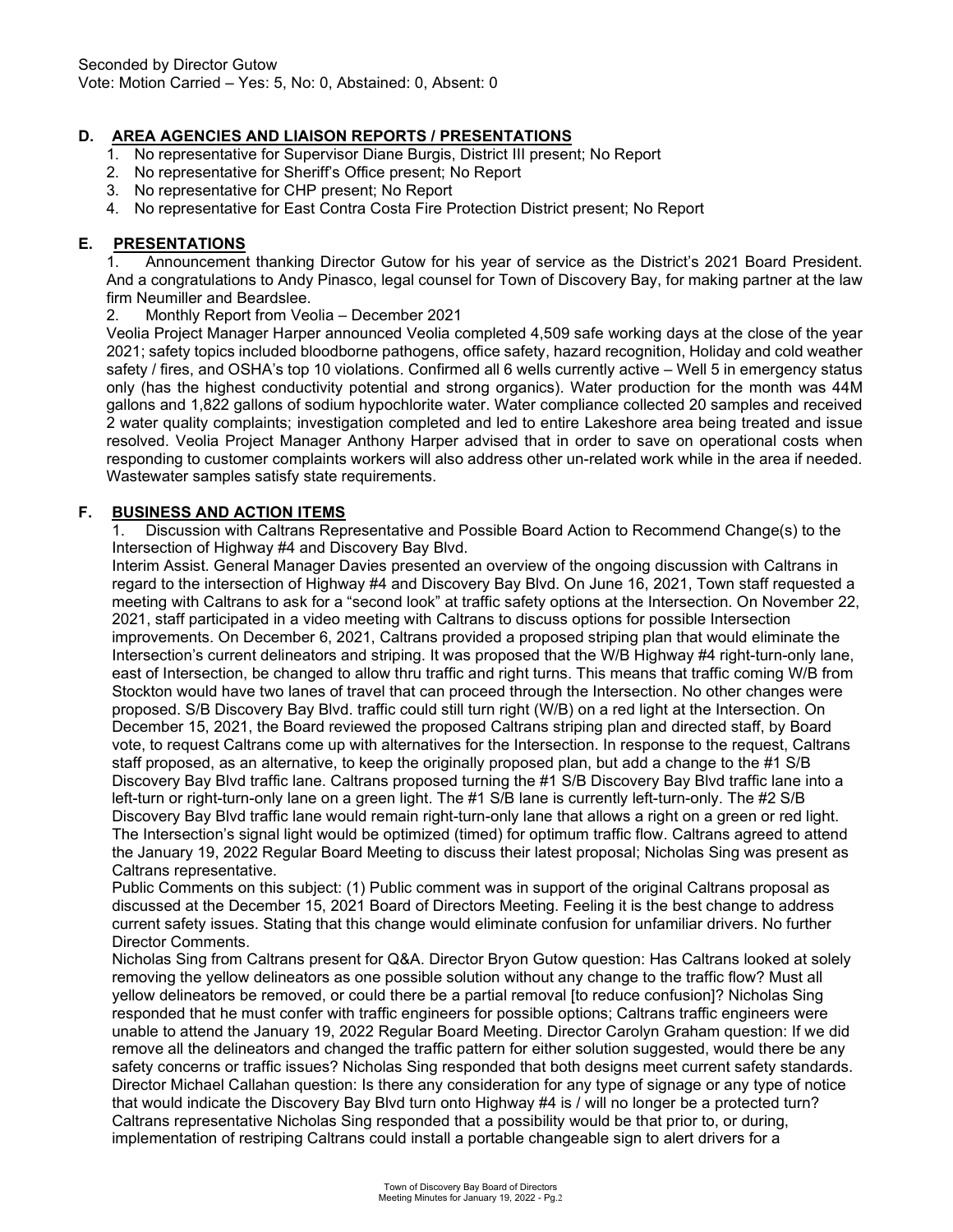determined period of time [no permanent signage]. Vice-President Ashley Porter question: Is there a way to increase the right-hand green arrow during heavy commute times? Peak times noted as Monday – Friday 5:30 – 8:30 A.M. Caltrans representative Nicholas Sing responded that he will refer question to Caltrans traffic engineers. President Kevin Graves question: When is the last time a traffic study was done on this Intersection? Caltrans representative Nicholas Sing was unable to provide details; He will have to review data and provide an answer at a later time. President Kevin Graves noted that, per his recollection, in 1994, there was no traffic light, stop sign, or turn lane but as the Town grew and commute traffic increased it is apparent Caltrans saw a need for safety to install a left-hand turn light. President Kevin Graves question: Was there a traffic study done on the Interaction at that time to determine the need for changes to the Intersection? Caltrans representative Nicholas Sing responded affirmatively. President Kevin Graves voiced concern over making a major change to traffic for the entrance / exit of Discovery Bay without doing a traffic study to really analyze what the impact is going to be on the 4,000 (or so) residents of Discovery Bay; Would Caltrans do that without doing a complete traffic study on the Intersection? Caltrans representative Nicholas Sing responded he will need to refer question to Caltrans traffic engineers to see how much of a change they think this is going to make and if it warrants a traffic study. President Kevin Graves voiced further concern that Caltrans is potentially creating a bottleneck by going from 1,200 ft plus the intersection to four (4) lanes, then back to two (2) - 600 ft right-hand turn lane currently exists coming from the East W/B and then E/B on Discovery Bay Blvd there is another 600 ft merge lane. Whenever you reduce lanes traffic is increased, especially during peak traffic times, correct? Caltrans representative Nicholas Sing responded that this question would also have to be referred to Caltrans traffic engineers. President Kevin Graves again requested a traffic study be done prior to any changes being implemented that could potentially cause an increase in commute traffic. Another concern is landscaping – with the proposed changes landscaping crew will be working within feet distance of vehicles traveling an average of 55 MPH on Highway #4. Is this being considered as a safety issue? Caltrans representative Nicholas Sing agreed to ask for a traffic study. Nicholas Sing was instructed to direct all future communication to Interim Asst. General Manager Michael R. Davies. No action taken by the Board at this time, pending further information from Caltrans. Future agenda item.

2. Discussion and Possible Action Authorizing Luhdorff & Scalmanini to Provide Design and Construction Engineering Services for new Well 8 and Pump Station, in the amount of \$357,998 plus 10% for Contingencies.

Projects Manager Mike Yeraka presented a brief summary of this multi-faceted project: The Board has already authorized Harris & Associates to perform the CEQA environmental review for the project at the November 17, 2021, Board Meeting. Item (A) before the Board is to approve Luhdorff & Scalmanini to prepare the design for the Well and the Well Pump Station as well as oversee the construction. The Scope of the Work contains four (4) Tasks: (1) Project Coordination and Administration \$21, 280 (2) Regulatory and Permitting Activities \$15, 420 (3) Production Well Design and Construction \$75, 470 (4) Well Pump Station Design and Construction \$245, 828. The cost of \$357, 998 plus 10% for Contingencies is included in the budgeted \$4.8 million for the total project. Item (B) before the Board is to authorize General Manager Dina Breitstein to Execute the Town's Standard Form of Professional Services Agreement, but the effective date of this contract would only take place after the approval and purchase of the land for the well site – the purchase of the well site property will be brought before the Board for approval at a subsequent Board Meeting. President Kevin Graves asked how soon the Board can expect to have action on the purchase of the land. General Manager Dina Breitstein confirmed it would be brought before the Board at the February 2, 2022 Regular Board Meeting.

Director Bryon Gutow asked what happens to the contract in the event property negotiations are unsuccessful.

Projects Manager Mike Yeraka confirmed that in the event property negotiations were unsuccessful the contract would not be executed.

Public Comments: none

Motion made by Director Gutow to approve

Seconded by Director Callahan

Vote: Motion Carried – AYES: 5, NOES: 0, ABSTAINED: 0, ABSENT: 0

3. Discussion and Possible Action Regarding the Independent Special District Selection Committee and Special District Representative on LAFCO

General Manager Breitstein stated that the District received correspondence dated January 7, 2022 from LAFCO announcing that two regular special district member seats on LAFCO will expire on May 2, 2022; LAFCO requested the District respond by March 4, 2022 naming the District's presiding officer and appointing an alternate for the Independent Special District Selection Committee (ISDSC) and to consider nominating a candidate for the two expiring regular special district member seats on LAFCO. Noted that both Commissioners will be seeking reappointment. President Graves is a regular special district member and (1) Staff is looking to appoint the District Vice President, Director Porter, as the District alternate. (2) Staff is also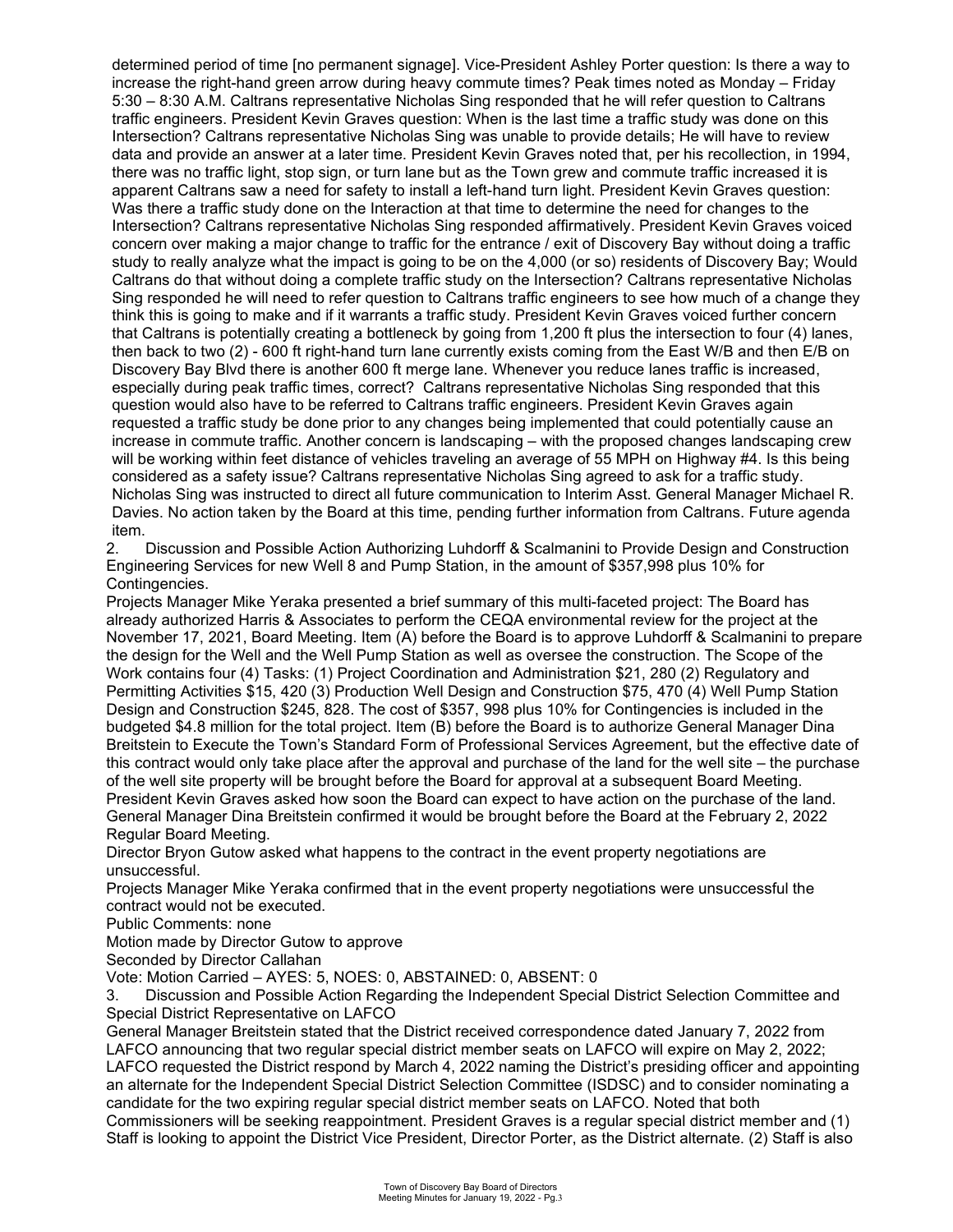asking the Board to solicit a member to fill the upcoming Special District vacancies and (3) approve a Board Nomination Resolution for submittal to LAFCO.

President Kevin Graves asked if there were any Board Member volunteers for nomination to LAFCO but there were none. Items 2 and 3 removed from the agenda.

No Public Comment

Motion made by Director Graham to appoint Vice President Porter to the LAFCO special committee to as an alternative if President Graves is unable to participate in an Independent Special District Selection Committee (ISDSC) meeting or election.

Seconded by Director Gutow

Vote: Motion Carried – AYES: 5, NOES: 0, ABSTAINED: 0, ABSENT: 0

# **G. MANAGER'S REPORT**

1. Synthetic Turf Update

Parks and Landscape Manager Engelman updated the Board regarding the Community Center Pool Turf Project, scheduled to begin January 31, 2022. A few weeks of prep work should be expected, followed by 1-2 weeks of down time. First week of March 2022 the Turf will be laid and the entire project is expected to be complete by the end of March 2022.

Director Graham asked if at that point everything will be done (other than seating / furnishing).

Recreation Programs Supervisor Gallo responded that we are still awaiting final inspection; the appointment for final inspection was scheduled but the County cancelled the appointment without explanation and Adam's Pool has been reaching out to reschedule but there has been no response from the County. Once the final inspection is complete, furnishing and hiring staff will be the final step.

President Graves asked what percentage of payment are we currently at with Adam's Pool?

Finance Manager Carter responded that it is believed that only the retention fee has been paid but unsure. They have not been paid 100%.

President Graves inquired if, overall, Recreation Programs Supervisor Gallo has been the project manager. Recreation Programs Supervisor Gallo answered affirmatively.

President Graves asked if Recreation Programs Supervisor Gallo was satisfied with the service received from Adam's Pool.

Recreation Programs Supervisor Gallo answered that she was very happy with the service received; Adam's Pool was easy to work with and any delays encountered were out of their control (COVID Pandemic caused delays) but they were very responsive and successfully developed an efficient working relationship.

President Graves also asked the opinion of Director Callahan regarding Adam's Pool due to his close working relationship with them at the beginning of the project.

Director Callahan responded that not enough good things could be said about Adam's Pool; they are an outstanding organization to work with.

2. Temporary Closure of the Large Dog Park for Repairs

Parks and Landscape Manager Engelman added an item to the agenda regarding the dog park drainage correction project due to begin Monday January 24, 2022. Estimated to take a week, give or take a few days, and once complete it will re-open immediately. The small dog park will be open to all-size dogs in the meantime.

## **H. GENERAL MANAGER'S REPORT**

No Report

# **I. DIRECTOR REPORTS**

1. Special Parks & Recreation Committee Meeting Update

Director Gutow reported Park and Rec. had a meeting today to discuss proposal for revamping Willow Lake Island, potential fee increase for community center pool usage, addressing and mitigating graffiti at the Cornell Park bathroom, and the issuance of the new Community Activities Guide.

2. Attendance at the Lakeshore HOA Meeting

Director Graham and General Manager Breitstein had a zoom meeting with Lakeshore HOA. The Town is working to increase communication with The Lakes and Lakeshore. It was a very good call; Lakeshore HOA is going to allow Staff to post events and important announcements on their Facebook page and newsletter. Lakeshore HOA will also be emailing Staff a list of what issues they're having now so we can see what we can do to assist them. There will be a future meeting similar to this with The Lakes HOA.

# **J. DIRECTORS REGIONAL MEETING AND TRAINING REPORTS**

## 1. ECCFPD - CONFIRE Merger Update

President Graves reported the East Contra Costa Fire Protection District (ECCFPD) merger and consolidation with CONFIRE paused due to LAFCO experiencing technical issues and unable to approve per